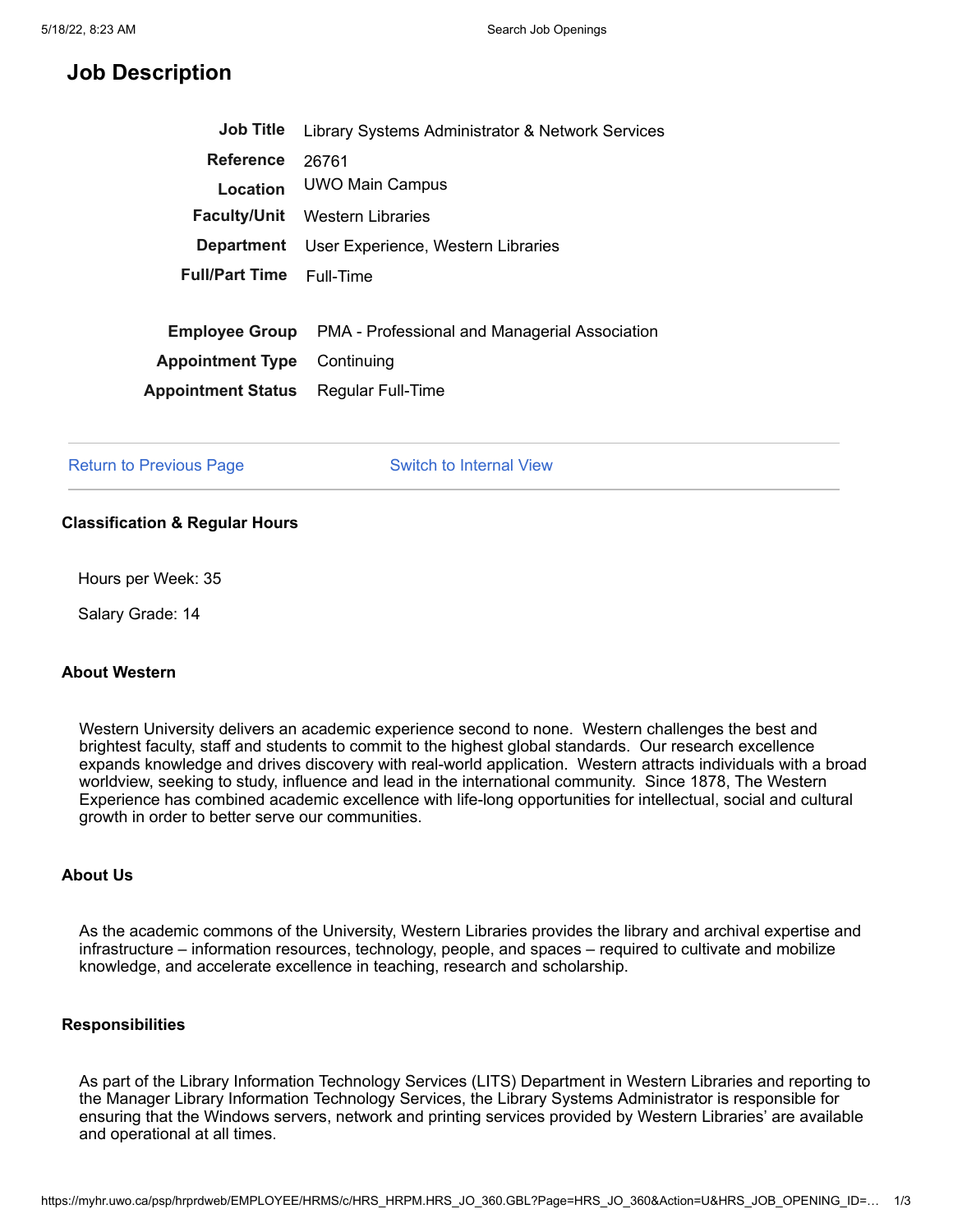#### 5/18/22, 8:23 AM Search Job Openings and Search Job Openings

The Library Systems Administrator collaborates and consults with Western Technology Services when considering Libraries' system architecture to ensure that Library network and printing systems are compatible with the broader campus wide architecture. This role will also monitor, support and administer data centres providing second level support for outages and participating in projects as appropriate.

# **Qualifications**

Education:

- 3-year Community College Advanced Diploma in Information Systems
- University degree in Computer Science preferred

Experience:

- 3 years' experience with Windows systems administration
- 5 years' experience administering a wide range of Windows-based applications common to large enterprises.
- 3 years' experience troubleshooting complex network services
- 3 years' experience in a large academic library system preferred

### Knowledge, Skills & Abilities:

- Demonstrated ability to work independently, take initiative and follow through on work assignments as well as work effectively as a member of the team to achieve department goals

- Proven judgment, analytical and problem solving skills with a consultative and collaborative approach to addressing issues and opportunities

- Ability to work well under pressure and handle multiple conflicting priorities in a fast-paced environment with frequent interruptions

- Proven ability to interact with people in a professional, respectful and diplomatic manner
- Ability to work in a fluid and challenging work environment with changing deadlines
- Ability and willingness to stay abreast of technological developments
- Excellent communication skills to effectively interact with technical and non-technical users
- Demonstrated ability to install, upgrade, and resolve problems with Windows applications and operating systems
- Demonstrated ability to configure and troubleshoot peripherals used in a complex library environment
- Critical thinking and discernment to assess and scope areas for process improvement and an ability to offer creative solutions
- Strong customer service skills to handle inquiries and resolve issues in a professional and timely manner
- Advanced computer skills in Microsoft Office Suite

## **Western Values Diversity**

The University invites applications from all qualified individuals. Western is committed to employment equity and diversity in the workplace and welcomes applications from women, members of racialized groups/visible minorities, Indigenous persons, persons with disabilities, persons of any sexual orientation, and persons of any gender identity or gender expression.

Accommodations are available for applicants with disabilities throughout the recruitment process. If you require accommodations for interviews or other meetings, please contact Human Resources at hrhelp@uwo.ca or phone 519-661-2194.

## **Please Note:**

Effective September 7, 2021, all employees and visitors to campus are required to comply with Western's COVID-19 [Vaccination](http://www.uwo.ca/univsec/pdf/policies_procedures/section3/mapp311_covid19.pdf) Policy.

We thank all applicants for their interest; however, only those chosen for an interview will be contacted.